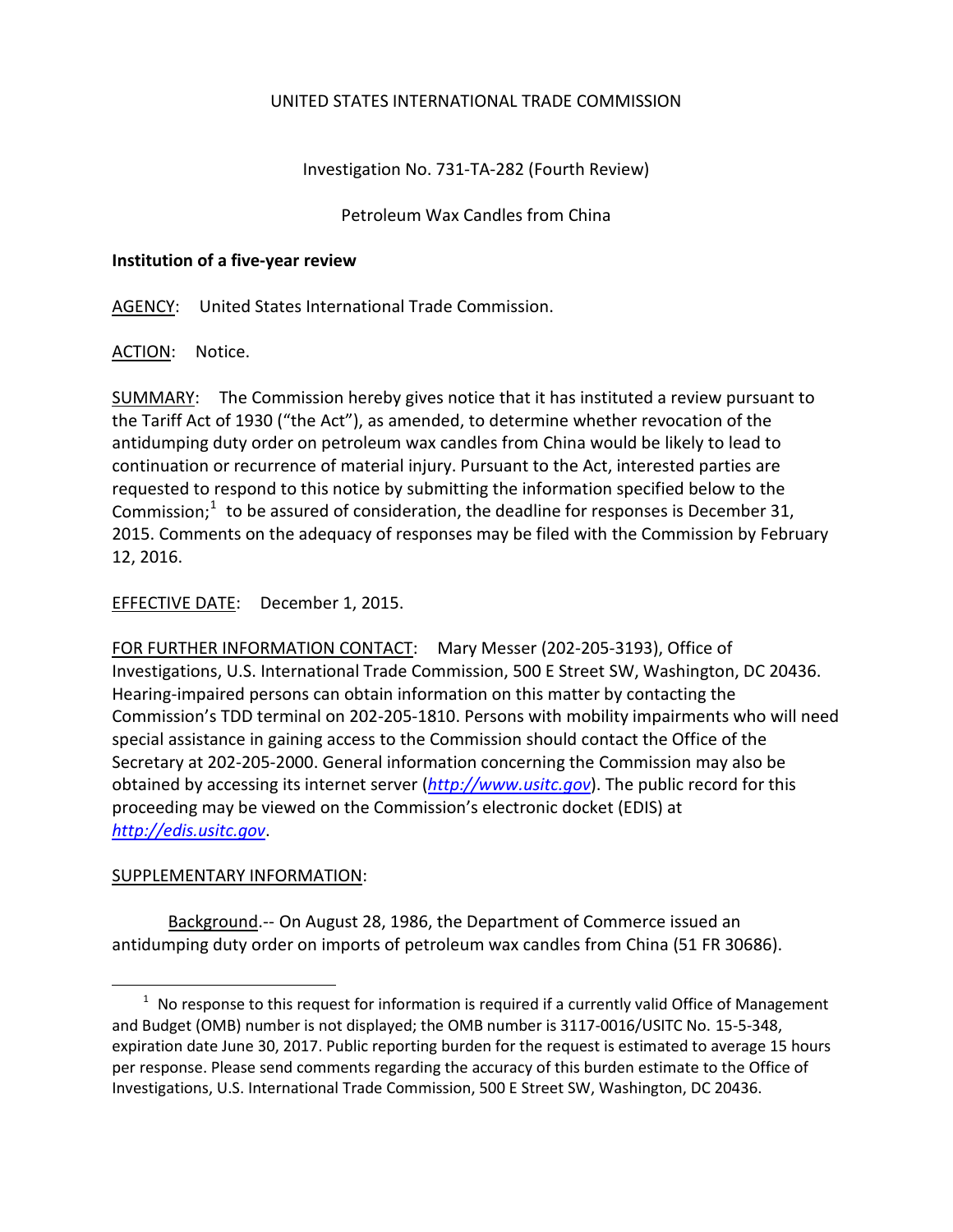Following first five-year reviews by Commerce and the Commission, effective September 23, 1999, Commerce issued a continuation of the antidumping duty order on imports of petroleum wax candles from China (64 FR 51514). Following second five-year reviews by Commerce and the Commission, effective August 10, 2005, Commerce issued a second continuation of the antidumping duty order on imports of petroleum wax candles from China (70 FR 56890, September 29, 2005). Following the third five-year reviews by Commerce and the Commission, effective January 6, 2011, Commerce issued a third continuation of the antidumping duty order on imports of petroleum wax candles from China (76 FR 773). The Commission is now conducting a fourth review pursuant to section 751(c) of the Act, as amended (19 USC 1675(c)), to determine whether revocation of the order would be likely to lead to continuation or recurrence of material injury to the domestic industry within a reasonably foreseeable time. Provisions concerning the conduct of this proceeding may be found in the Commission's Rules of Practice and Procedure at 19 CFR Parts 201, Subparts A and B and 19 CFR Part 207, Subparts A and F. The Commission will assess the adequacy of interested party responses to this notice of institution to determine whether to conduct a full review or an expedited review. The Commission's determination in any expedited review will be based on the facts available, which may include information provided in response to this notice.

Definitions.--The following definitions apply to this review:

- (1) *Subject Merchandise* is the class or kind of merchandise that is within the scope of the five-year review, as defined by the Department of Commerce.
- (2) The *Subject Country* in this review is China.
- (3) The *Domestic Like Product* is the domestically produced product or products which are like, or in the absence of like, most similar in characteristics and uses with, the *Subject Merchandise*. In its original determination and its expedited first five-year review determination, the Commission defined the Domestic Like Product as petroleum wax candles. In its full second five-year review determination and its expedited third five-year review determination, the Commission defined the *Domestic Like Product* as candles with fiber or paper-cored wicks and containing any amount of petroleum wax, except for candles containing more than 50 percent beeswax.
- (4) The *Domestic Industry* is the U.S. producers as a whole of the *Domestic Like Product*, or those producers whose collective output of the *Domestic Like Product* constitutes a major proportion of the total domestic production of the product. In its original determination and its expedited first five-year review determination, the Commission defined the Domestic Industry as producers of petroleum wax candles. In its full second five-year review determination and its expedited third five-year review determination, the Commission defined the *Domestic Industry* as consisting of all domestic producers of candles with fiber or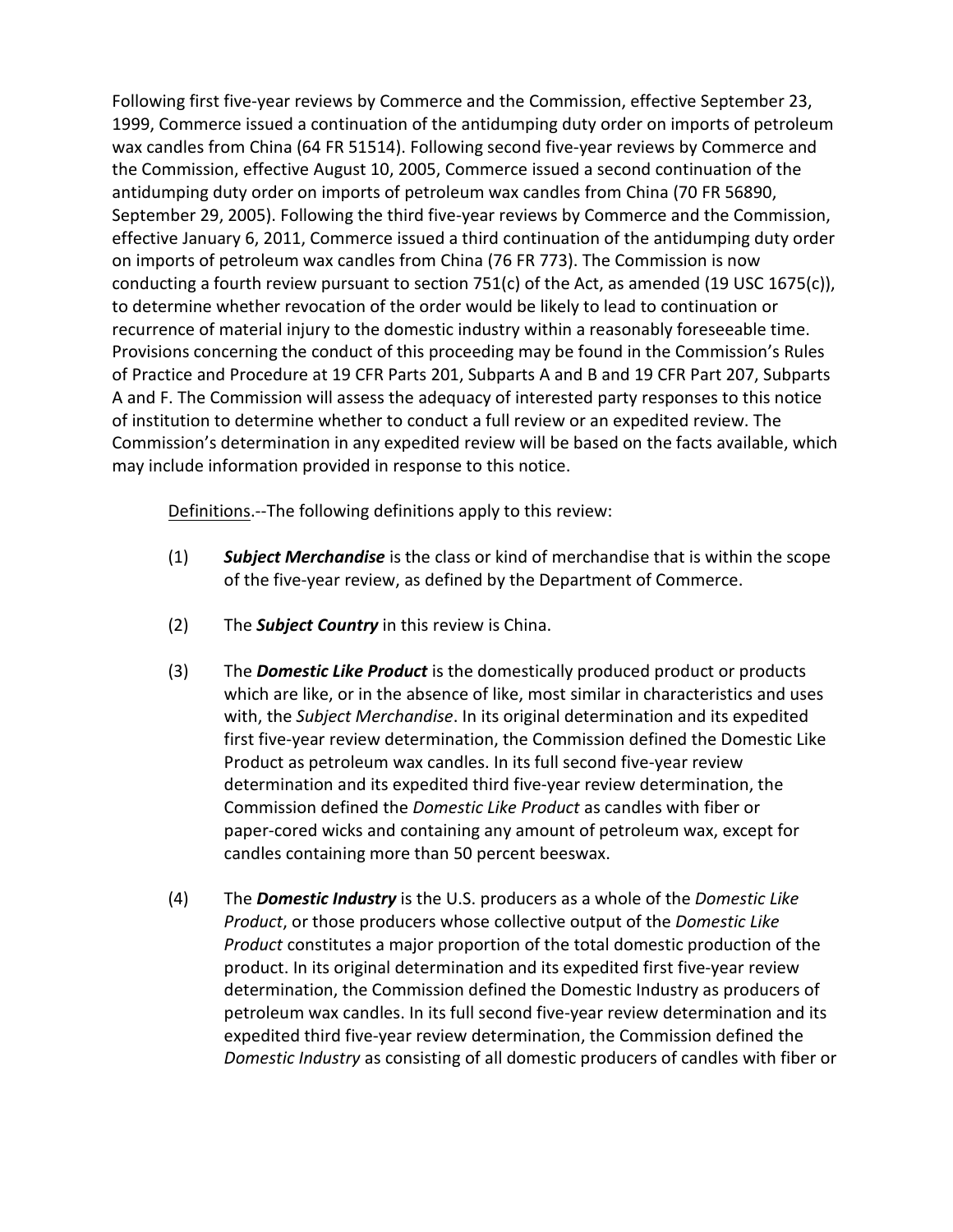paper-cored wicks and containing petroleum wax, except for candles that contain more than 50 percent beeswax.

(5) An *Importer* is any person or firm engaged, either directly or through a parent company or subsidiary, in importing the *Subject Merchandise* into the United States from a foreign manufacturer or through its selling agent.

Participation in the proceeding and public service list.--Persons, including industrial users of the *Subject Merchandise* and, if the merchandise is sold at the retail level, representative consumer organizations, wishing to participate in the proceeding as parties must file an entry of appearance with the Secretary to the Commission, as provided in section 201.11(b)(4) of the Commission's rules, no later than 21 days after publication of this notice in the *Federal Register*. The Secretary will maintain a public service list containing the names and addresses of all persons, or their representatives, who are parties to the proceeding.

Former Commission employees who are seeking to appear in Commission five-year reviews are advised that they may appear in a review even if they participated personally and substantially in the corresponding underlying original investigation or an earlier review of the same underlying investigation. The Commission's designated agency ethics official has advised that a five-year review is not the same particular matter as the underlying original investigation, and a five-year review is not the same particular matter as an earlier review of the same underlying investigation for purposes of 18 U.S.C. § 207, the post employment statute for Federal employees, and Commission rule 201.15(b) (19 CFR § 201.15(b)), 79 FR 3246 (Jan. 17, 2014), 73 FR 24609 (May 5, 2008). Consequently, former employees are not required to seek Commission approval to appear in a review under Commission rule 19 CFR § 201.15, even if the corresponding underlying original investigation or an earlier review of the same underlying investigation was pending when they were Commission employees. For further ethics advice on this matter, contact Carol McCue Verratti, Deputy Agency Ethics Official, at 202-205-3088.

Limited disclosure of business proprietary information (BPI) under an administrative protective order (APO) and APO service list.--Pursuant to section 207.7(a) of the Commission's rules, the Secretary will make BPI submitted in this proceeding available to authorized applicants under the APO issued in the proceeding, provided that the application is made no later than 21 days after publication of this notice in the *Federal Register*. Authorized applicants must represent interested parties, as defined in 19 U.S.C. § 1677(9), who are parties to the proceeding. A separate service list will be maintained by the Secretary for those parties authorized to receive BPI under the APO.

Certification.--Pursuant to section 207.3 of the Commission's rules, any person submitting information to the Commission in connection with this proceeding must certify that the information is accurate and complete to the best of the submitter's knowledge. In making the certification, the submitter will be deemed to consent, unless otherwise specified, for the Commission, its employees, and contract personnel to use the information provided in any other reviews or investigations of the same or comparable products which the Commission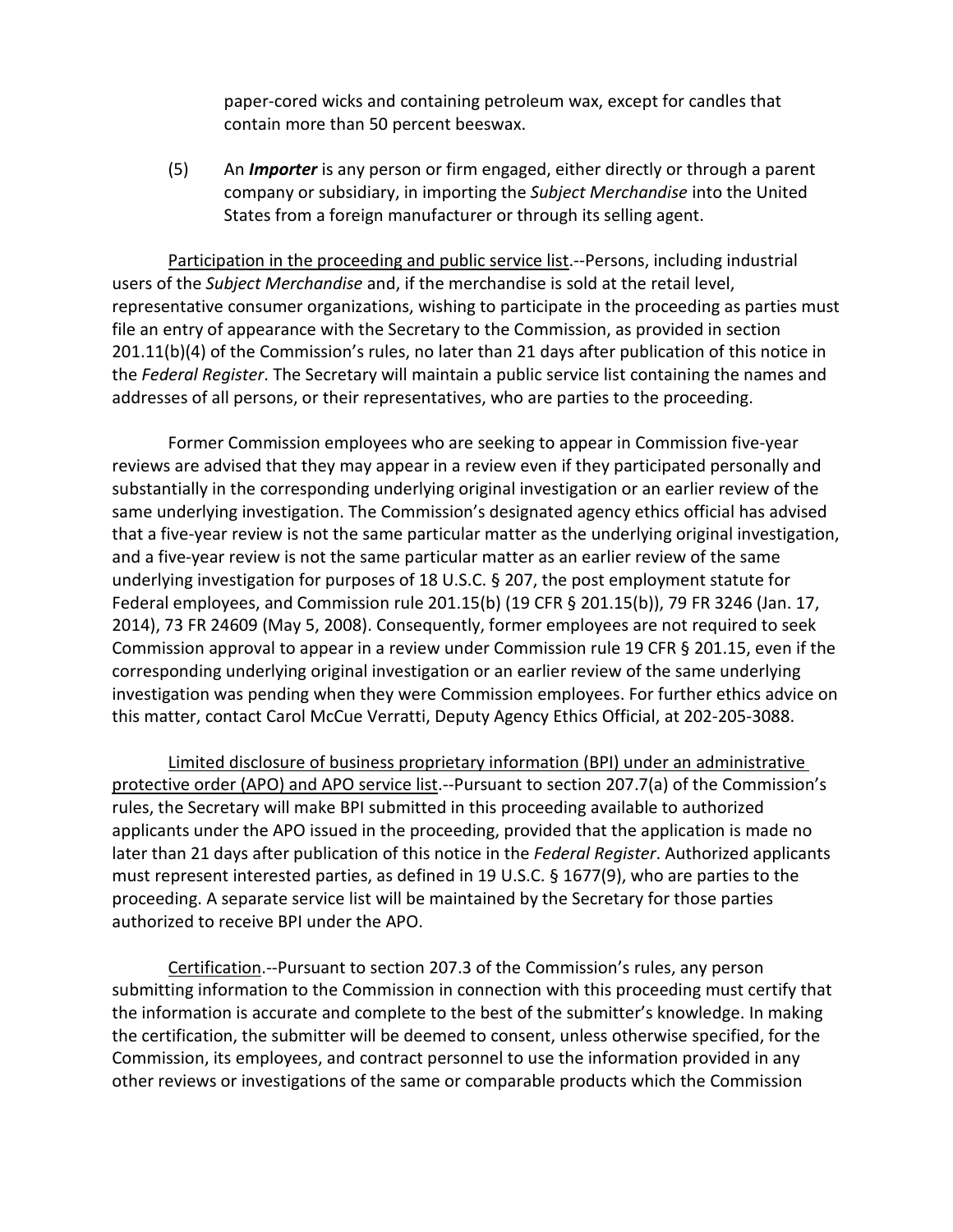conducts under Title VII of the Act, or in internal audits and investigations relating to the programs and operations of the Commission pursuant to 5 U.S.C. Appendix 3.

Written submissions.--Pursuant to section 207.61 of the Commission's rules, each interested party response to this notice must provide the information specified below. The deadline for filing such responses is December 31, 2015. Pursuant to section 207.62(b) of the Commission's rules, eligible parties (as specified in Commission rule 207.62(b)(1)) may also file comments concerning the adequacy of responses to the notice of institution and whether the Commission should conduct an expedited or full review. The deadline for filing such comments is February 12, 2016. All written submissions must conform with the provisions of sections 201.8 and 207.3 of the Commission's rules and any submissions that contain BPI must also conform with the requirements of sections 201.6 and 207.7 of the Commission's rules. Please be aware that the Commission's rules with respect to filing have changed. The most recent amendments took effect on July 25, 2014. *See* 79 FR 35920 (June 25, 2014), and the revised Commission Handbook on E-filing, available from the Commission's website at *http://edis.usitc.gov*. Also, in accordance with sections 201.16(c) and 207.3 of the Commission's rules, each document filed by a party to the proceeding must be served on all other parties to the proceeding (as identified by either the public or APO service list as appropriate), and a certificate of service must accompany the document (if you are not a party to the proceeding you do not need to serve your response).

Inability to provide requested information.--Pursuant to section 207.61(c) of the Commission's rules, any interested party that cannot furnish the information requested by this notice in the requested form and manner shall notify the Commission at the earliest possible time, provide a full explanation of why it cannot provide the requested information, and indicate alternative forms in which it can provide equivalent information. If an interested party does not provide this notification (or the Commission finds the explanation provided in the notification inadequate) and fails to provide a complete response to this notice, the Commission may take an adverse inference against the party pursuant to section 776(b) of the Act (19 U.S.C. § 1677e(b)) in making its determination in the review.

INFORMATION TO BE PROVIDED IN RESPONSE TO THIS NOTICE OF INSTITUTION: As used below, the term "firm" includes any related firms.

- (1) The name and address of your firm or entity (including World Wide Web address) and name, telephone number, fax number, and E-mail address of the certifying official.
- (2) A statement indicating whether your firm/entity is a U.S. producer of the *Domestic Like Product*, a U.S. union or worker group, a U.S. importer of the *Subject Merchandise*, a foreign producer or exporter of the *Subject Merchandise*, a U.S. or foreign trade or business association, or another interested party (including an explanation). If you are a union/worker group or trade/business association, identify the firms in which your workers are employed or which are members of your association.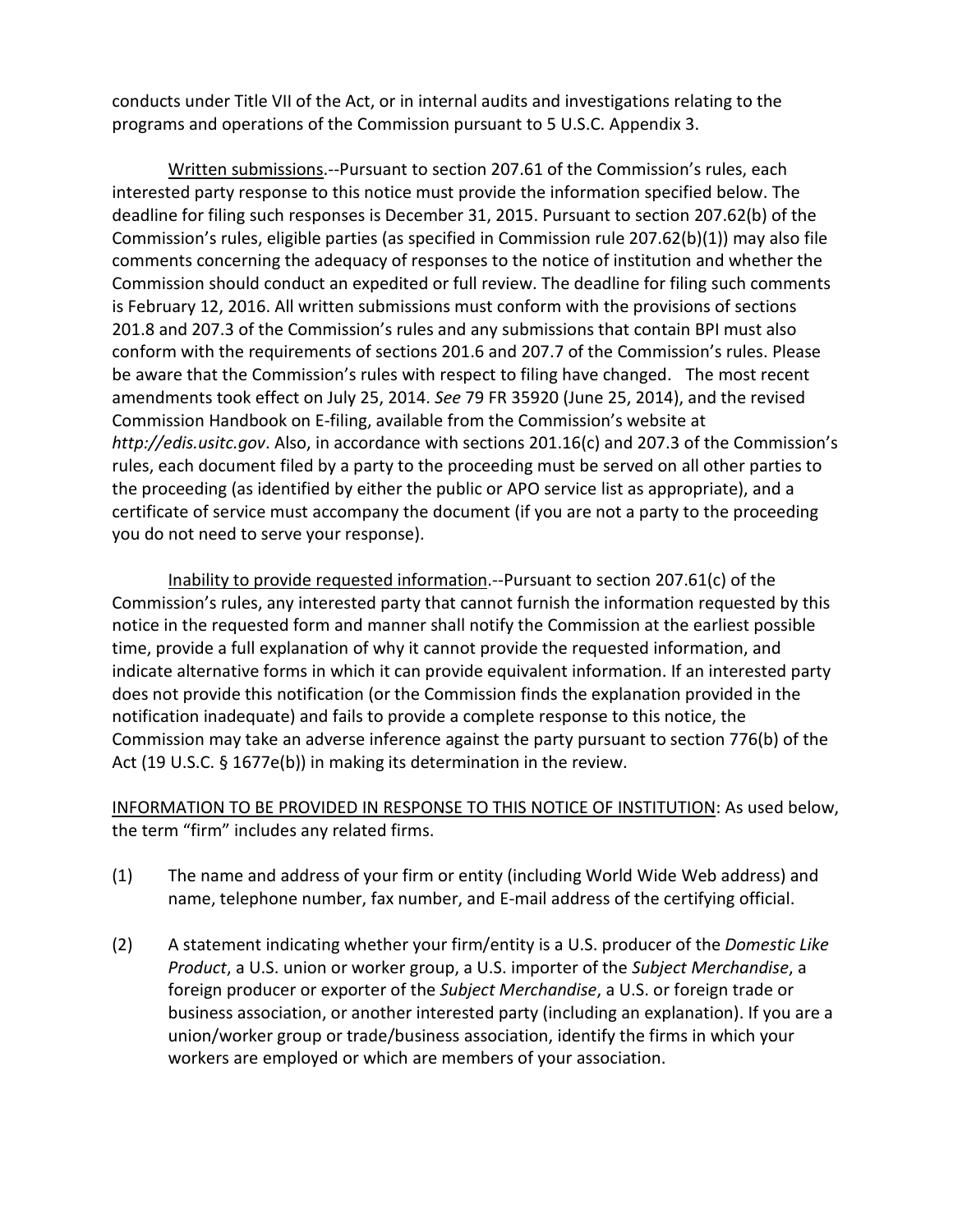- (3) A statement indicating whether your firm/entity is willing to participate in this proceeding by providing information requested by the Commission.
- (4) A statement of the likely effects of the revocation of the antidumping duty order on the *Domestic Industry* in general and/or your firm/entity specifically. In your response, please discuss the various factors specified in section 752(a) of the Act (19 U.S.C. § 1675a(a)) including the likely volume of subject imports, likely price effects of subject imports, and likely impact of imports of *Subject Merchandise* on the *Domestic Industry*.
- (5) A list of all known and currently operating U.S. producers of the *Domestic Like Product*. Identify any known related parties and the nature of the relationship as defined in section 771(4)(B) of the Act (19 U.S.C. § 1677(4)(B)).
- (6) A list of all known and currently operating U.S. importers of the *Subject Merchandise* and producers of the *Subject Merchandise* in the *Subject Country* that currently export or have exported *Subject Merchandise* to the United States or other countries after 2009.
- (7) A list of 3-5 leading purchasers in the U.S. market for the *Domestic Like Product* and the *Subject Merchandise* (including street address, World Wide Web address, and the name, telephone number, fax number, and E-mail address of a responsible official at each firm).
- (8) A list of known sources of information on national or regional prices for the *Domestic Like Product* or the *Subject Merchandise* in the U.S. or other markets.
- (9) If you are a U.S. producer of the *Domestic Like Product*, provide the following information on your firm's operations on that product during calendar year 2014, except as noted (report quantity data in pounds and value data in U.S. dollars, f.o.b. plant). If you are a union/worker group or trade/business association, provide the information, on an aggregate basis, for the firms in which your workers are employed/which are members of your association.
	- (a) Production (quantity) and, if known, an estimate of the percentage of total U.S. production of the *Domestic Like Product* accounted for by your firm's(s') production;
	- (b) Capacity (quantity) of your firm to produce the *Domestic Like Product* (i.e., the level of production that your establishment(s) could reasonably have expected to attain during the year, assuming normal operating conditions (using equipment and machinery in place and ready to operate), normal operating levels (hours per week/weeks per year), time for downtime, maintenance, repair, and cleanup, and a typical or representative product mix);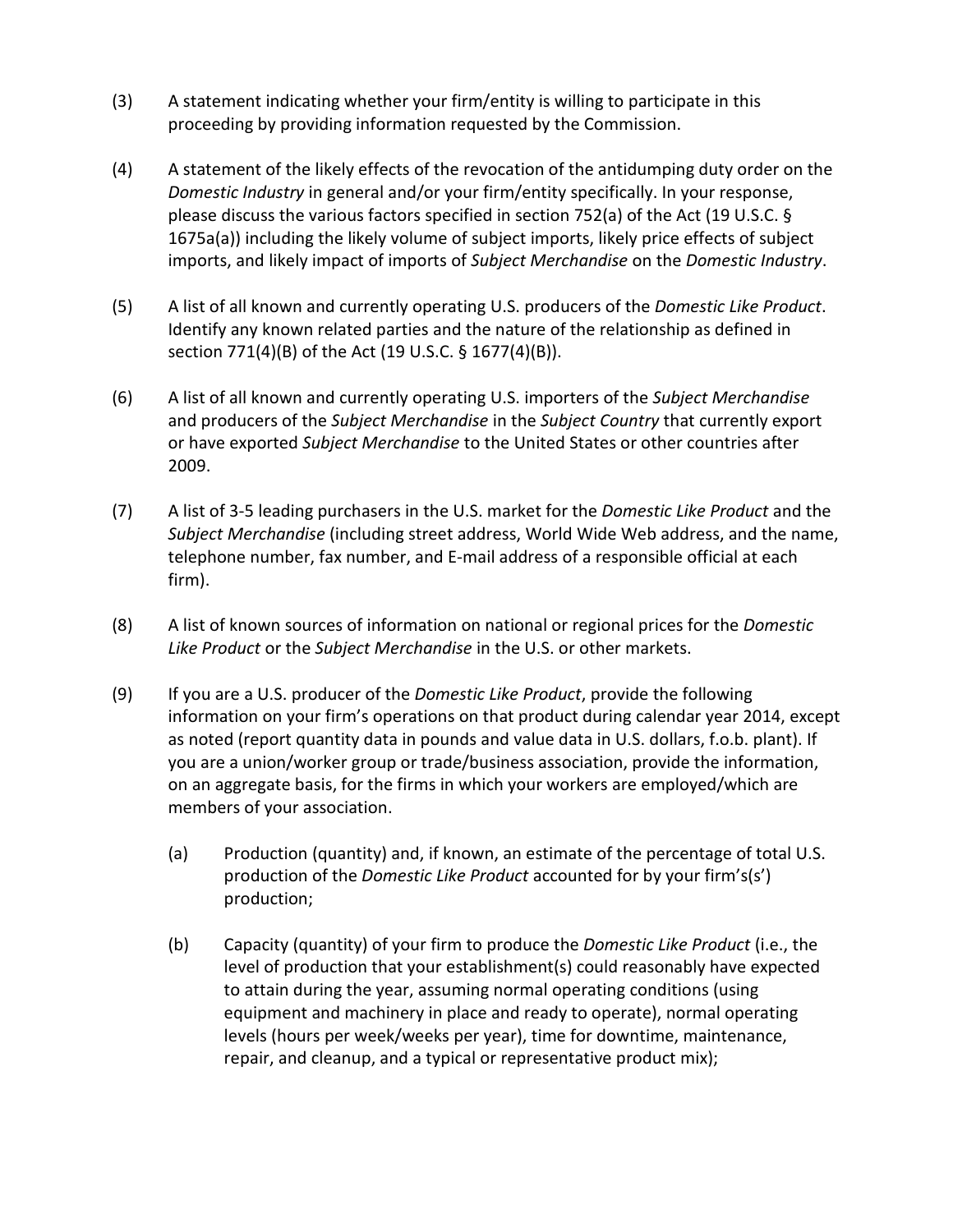- (c) the quantity and value of U.S. commercial shipments of the *Domestic Like Product* produced in your U.S. plant(s);
- (d) the quantity and value of U.S. internal consumption/company transfers of the *Domestic Like Product* produced in your U.S. plant(s); and
- (e) the value of (i) net sales, (ii) cost of goods sold (COGS), (iii) gross profit, (iv) selling, general and administrative (SG&A) expenses, and (v) operating income of the *Domestic Like Product* produced in your U.S. plant(s) (include both U.S. and export commercial sales, internal consumption, and company transfers) for your most recently completed fiscal year (identify the date on which your fiscal year ends).
- (10) If you are a U.S. importer or a trade/business association of U.S. importers of the *Subject Merchandise* from the *Subject Country*, provide the following information on your firm's(s') operations on that product during calendar year 2014 (report quantity data in pounds and value data in U.S. dollars). If you are a trade/business association, provide the information, on an aggregate basis, for the firms which are members of your association.
	- (a) The quantity and value (landed, duty-paid but not including antidumping or countervailing duties) of U.S. imports and, if known, an estimate of the percentage of total U.S. imports of *Subject Merchandise* from the *Subject Country* accounted for by your firm's(s') imports;
	- (b) the quantity and value (f.o.b. U.S. port, including antidumping and/or countervailing duties) of U.S. commercial shipments of *Subject Merchandise* imported from the *Subject Country*; and
	- (c) the quantity and value (f.o.b. U.S. port, including antidumping and/or countervailing duties) of U.S. internal consumption/company transfers of *Subject Merchandise* imported from the *Subject Country*.
- (11) If you are a producer, an exporter, or a trade/business association of producers or exporters of the *Subject Merchandise* in the *Subject Country*, provide the following information on your firm's(s') operations on that product during calendar year 2014 (report quantity data in pounds and value data in U.S. dollars, landed and duty-paid at the U.S. port but not including antidumping or countervailing duties). If you are a trade/business association, provide the information, on an aggregate basis, for the firms which are members of your association.
	- (a) Production (quantity) and, if known, an estimate of the percentage of total production of *Subject Merchandise* in the *Subject Country* accounted for by your firm's(s') production;